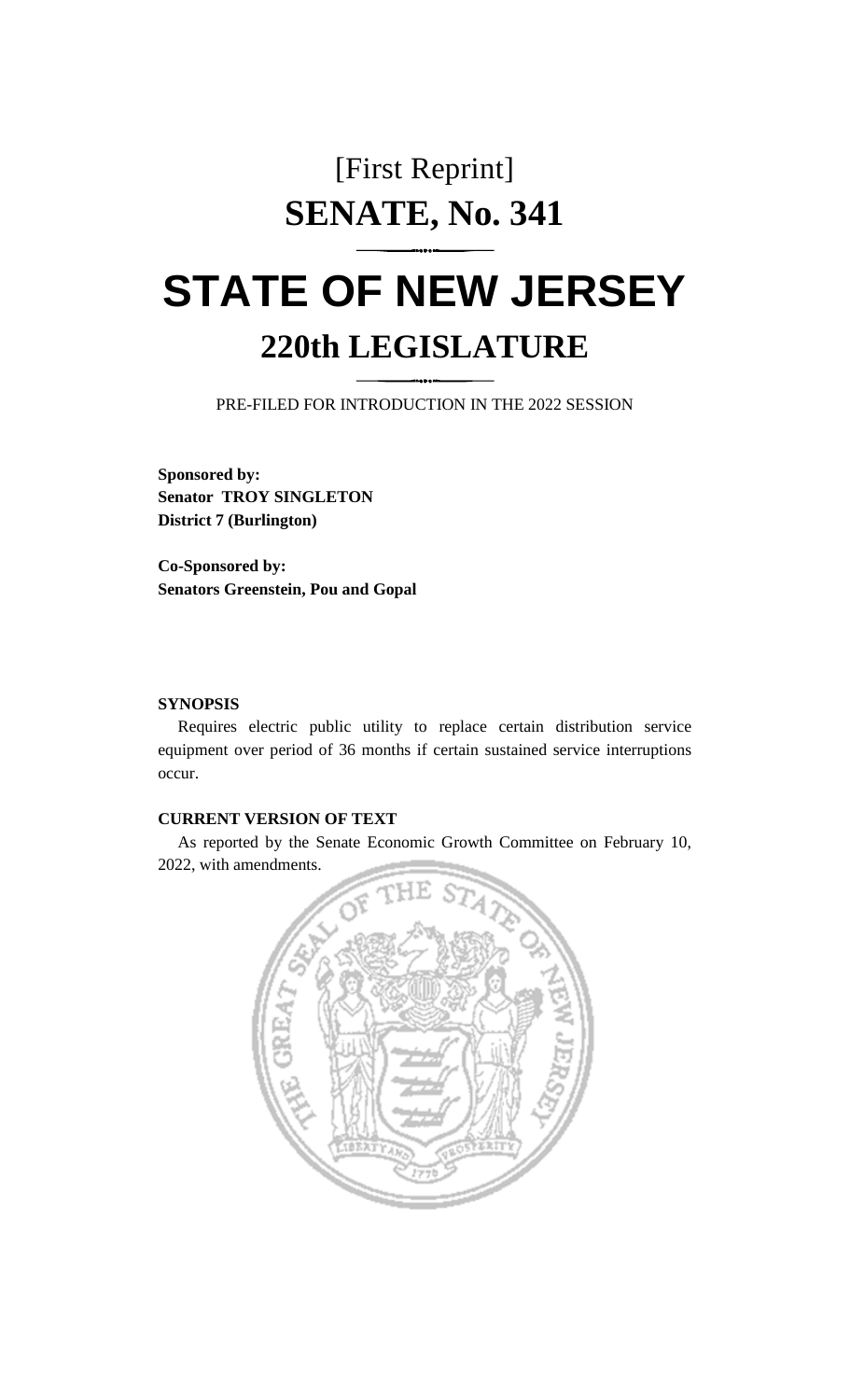**AN ACT** concerning the replacement of certain electric public utility service equipment and supplementing Title 48 of the Revised Statutes. **BE IT ENACTED** *by the Senate and General Assembly of the State of New Jersey:* 8 1. As used in P.L., c. (C. ) (pending before the Legislature as this bill): "Back yard distribution equipment" means distribution equipment located within the rear portion of any residential property where an electric public utility has an easement. "Board" means the Board of Public Utilities or any successor agency. "Distribution equipment" means a cable, line, wire, and other appurtenant equipment for the provision of electric distribution service from a substation of an electric public utility to a building or structure of a customer of the utility. "Electric public utility" or "utility" means a public utility, as that term is defined in R.S.48:2-13, that provides electric distribution service in this State. "Sustained service interruption" means the cessation of electric public utility service to one or more customers lasting more than two consecutive hours in length. 2. **<sup>1</sup>**  $\frac{1}{2}$ .  $\frac{1}{2}$  The board shall adopt, pursuant to the "Administrative" Procedure Act," P.L.1968, c.410 (C.52:14B-1 et seq.), rules and regulations requiring an electric public utility to establish a timeline, not to exceed 36 months, for the replacement of the utility's back yard distribution equipment within a municipality, if the utility provides electric distribution service using back yard distribution equipment to at least 50 percent of the residences of the municipality and if residential customers provided with electric distribution service using back yard distribution equipment within that municipality reported to the utility at least 250 incidents of a sustained service interruption each year for the previous five-year period.  $10 \cdot \frac{1}{2}$  An electric public utility providing electric distribution service using back yard distribution equipment to at least 50 percent of the residences of a municipality shall annually provide notice to the board, as determined by the board, of the number of incidents during the prior year of a sustained service interruption reported by

the utility's residential customers provided with electric distribution

**Matter underlined thus is new matter.**

**EXPLANATION – Matter enclosed in bold-faced brackets [thus] in the above bill is not enacted and is intended to be omitted in the law.**

**Matter enclosed in superscript numerals has been adopted as follows: Senate SEG committee amendments adopted February 10, 2022.**